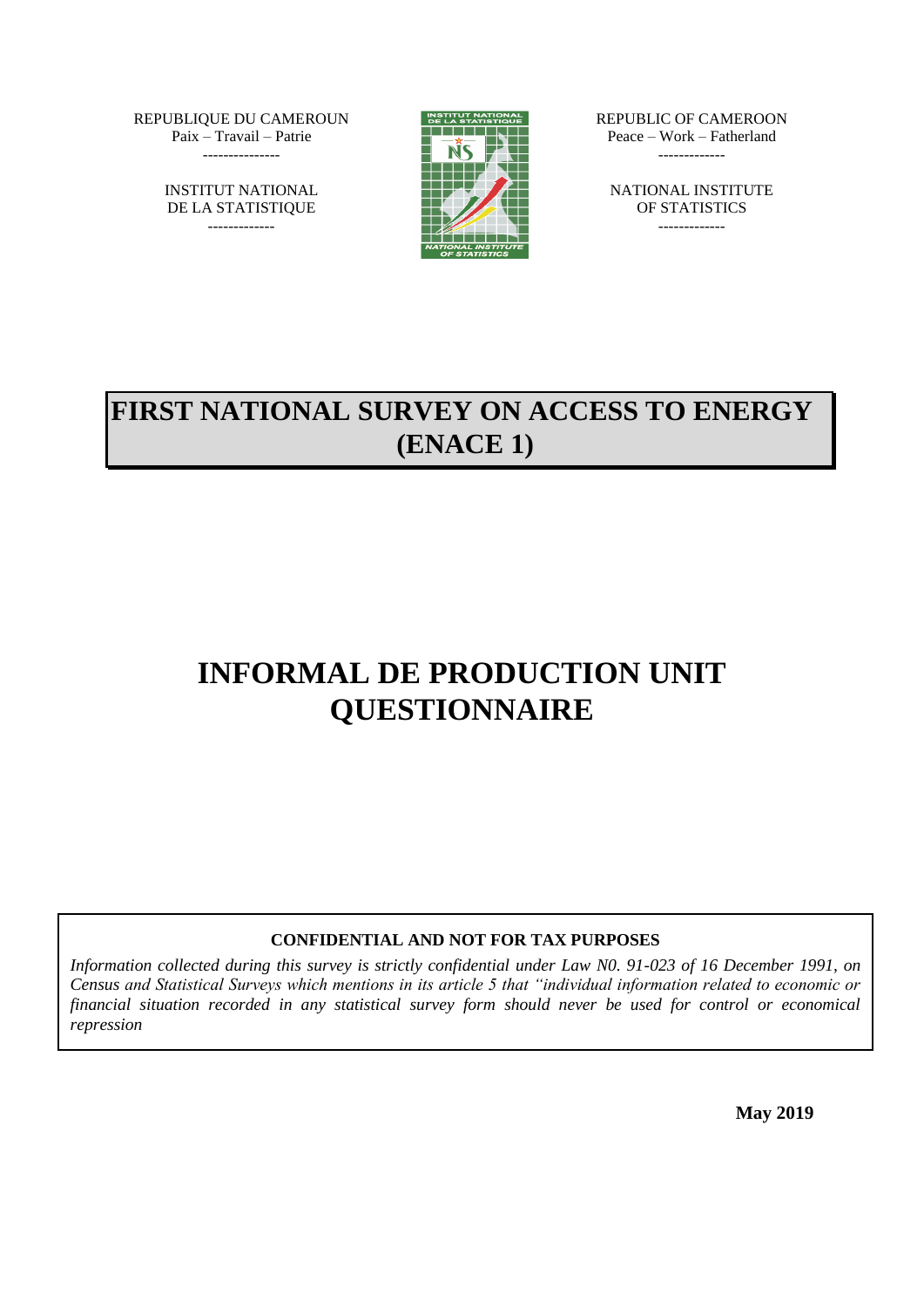## **SECTION 00 : GENERAL INFORMATION**

### **A –IPU IDENTIFICATION**

| <b>S0Q01</b> |                                             |                        |
|--------------|---------------------------------------------|------------------------|
| <b>S0Q02</b> | DIVISION:                                   |                        |
| <b>S0Q03</b> | SUB DIVISION:                               |                        |
| <b>S0Q04</b> | CLUSTER SERIAL NUMBER : _______________     |                        |
| <b>S0Q05</b> | HOUSEHOLD SERIAL NUMBER : _________________ |                        |
| <b>S0Q06</b> |                                             |                        |
| <b>S0Q08</b> |                                             |                        |
|              | A. Telephone 1:<br>$-111$                   | <b>B.</b> Telephone 2: |

#### **B – DATA COLLECTION INFORMATION**

| <b>S0O12</b> |                                                                              |                             |
|--------------|------------------------------------------------------------------------------|-----------------------------|
| <b>S0Q13</b> | $CONTROLLER: \n\n\n$                                                         |                             |
| <b>S0Q14</b> |                                                                              |                             |
| <b>S0Q15</b> |                                                                              | $\Box$ $\Box$ $\Box$ $\Box$ |
| <b>S0O16</b> | <b>COLLECTION RESULT:</b>                                                    |                             |
|              | 1= Complete survey $2 =$ Incomplete survey $3 =$ Totally empty questionnaire |                             |
| <b>S0O17</b> | <b>JUDGEMENT OVER THE QUALITY OF THE INTERVIEW</b>                           |                             |
|              | $1 = \text{Very good}$ 2= Good 3= Average 4= Bad 5= Very bad                 |                             |
| <b>S0O18</b> |                                                                              |                             |
|              |                                                                              |                             |

#### **SECTION 01: CHARACTERISTICS OF THE PRODUCTION UNIT**

| <b>S01Q01</b> | What is the name of the main activity carried out in the production unit that you manage? |                                                       |  |
|---------------|-------------------------------------------------------------------------------------------|-------------------------------------------------------|--|
|               | See Nomenclature of activities for the code                                               |                                                       |  |
| S01Q02        | In which type of premises do you carry out your activity?                                 |                                                       |  |
|               | Without professional premises:                                                            | With professional premises:                           |  |
|               | 01. Hawker/nomadic                                                                        | 10. Fixed premises in a public market (shop, counter) |  |
|               | 02. Improvised post on the roadway                                                        | Workshop, shop, restaurant, hotel, etc.<br>11.        |  |
|               | 03. Fixed post on the roadway                                                             | 12.<br>Pond/pool/river/sea side                       |  |
|               | 04. Vehicle/motor                                                                         | <b>Shed</b><br>13.                                    |  |
|               | bike/bike/wheelbarrow/rickshaw/truck                                                      | Other (Specify)<br>14.                                |  |
|               | 05. Customers'home                                                                        |                                                       |  |
|               | 06. In your home without special installation                                             |                                                       |  |
|               | 07. In your home with special installation                                                |                                                       |  |
|               | 08. Improvised post in a market                                                           |                                                       |  |
|               | 09. Other (Specify)                                                                       |                                                       |  |
| <b>S01O02</b> | When during the day does your production unit operate?                                    |                                                       |  |
|               | $l = In the morning$<br>$2=$ In the afternoons                                            | $3=$ In the night                                     |  |
|               | $4=$ The whole day<br>$5 =$ Day and night                                                 | $6=$ Other (Specify)                                  |  |
| S01Q03        | Is the production unit that you manage registered? 1. Yes 2. No                           |                                                       |  |
|               | a) Tax payer $N^{\circ}$                                                                  |                                                       |  |
|               | b) Business registration $N^{\circ}$                                                      |                                                       |  |
|               | c) Professional card                                                                      |                                                       |  |
|               | d) NSIF                                                                                   |                                                       |  |
|               |                                                                                           |                                                       |  |
| <b>S01Q04</b> | Does this enterprise keep formal account?                                                 | 1. Yes 2. No                                          |  |
| S01Q05        | Does this enterprise fill a Statistics and Tax Return?                                    | 1. Yes $2.$ No (if No, go to S02Q)                    |  |
| <b>S01O06</b> | How many persons work with you in this production unit                                    |                                                       |  |
|               |                                                                                           |                                                       |  |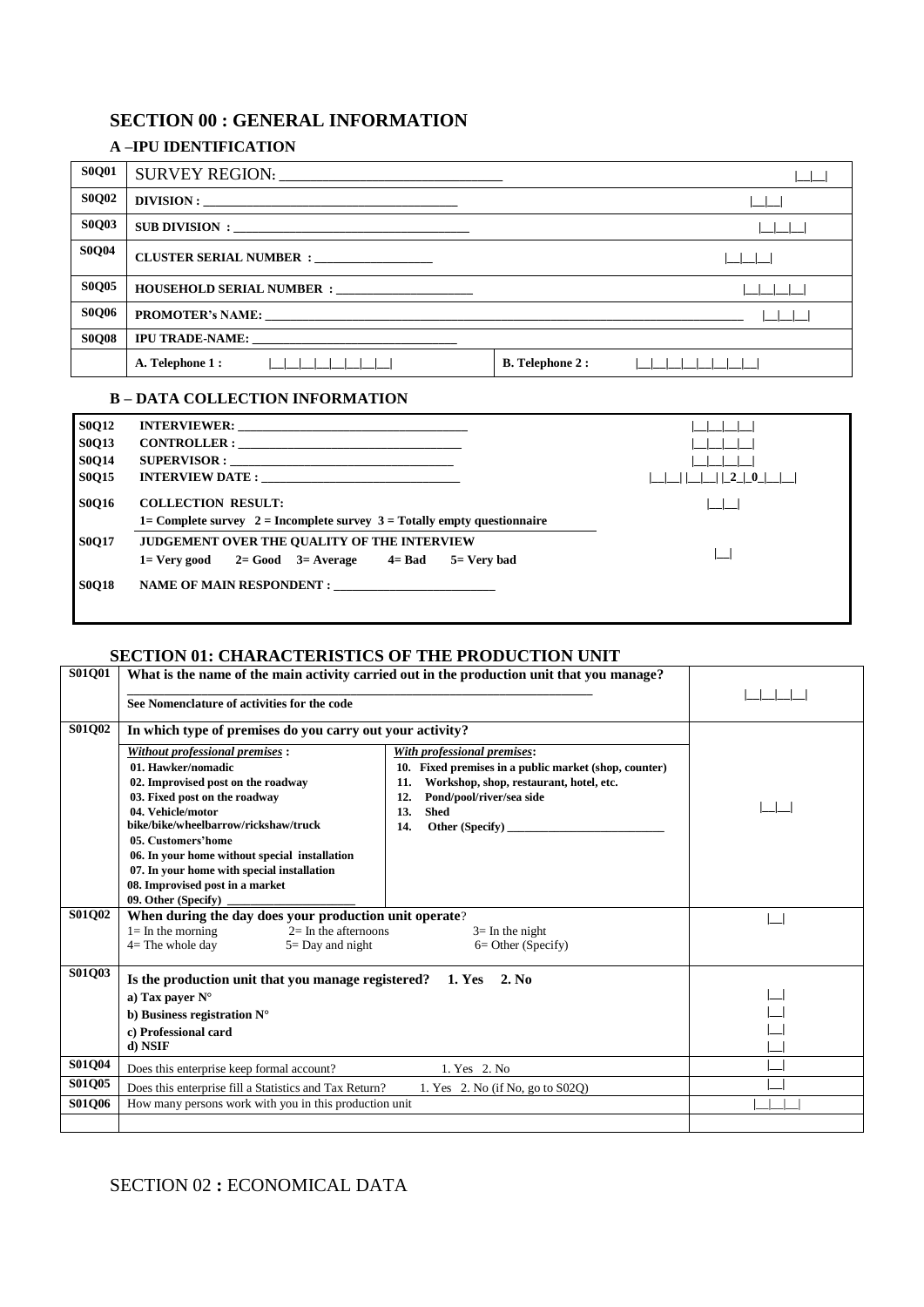| S02Q01      | Turnover of the 2018 year (in thousands of CFAF):                         |                  |                      |                            |                  |  |  |  |  |
|-------------|---------------------------------------------------------------------------|------------------|----------------------|----------------------------|------------------|--|--|--|--|
| S02Q02      | Added value of the 2018 year (in thousands of CFAF):                      |                  |                      |                            |                  |  |  |  |  |
| S02Q03      | Describe precisely the two activities exercised by importance of turnover |                  |                      |                            |                  |  |  |  |  |
|             | S02O03A                                                                   | S02O03B          | S02Q03C              | S02O03D                    | S02O03E          |  |  |  |  |
| $N^{\circ}$ | Name of the activity                                                      | Code of activity | Products or services | Product or service<br>code | % total turnover |  |  |  |  |
|             |                                                                           |                  |                      |                            |                  |  |  |  |  |
|             |                                                                           |                  |                      |                            |                  |  |  |  |  |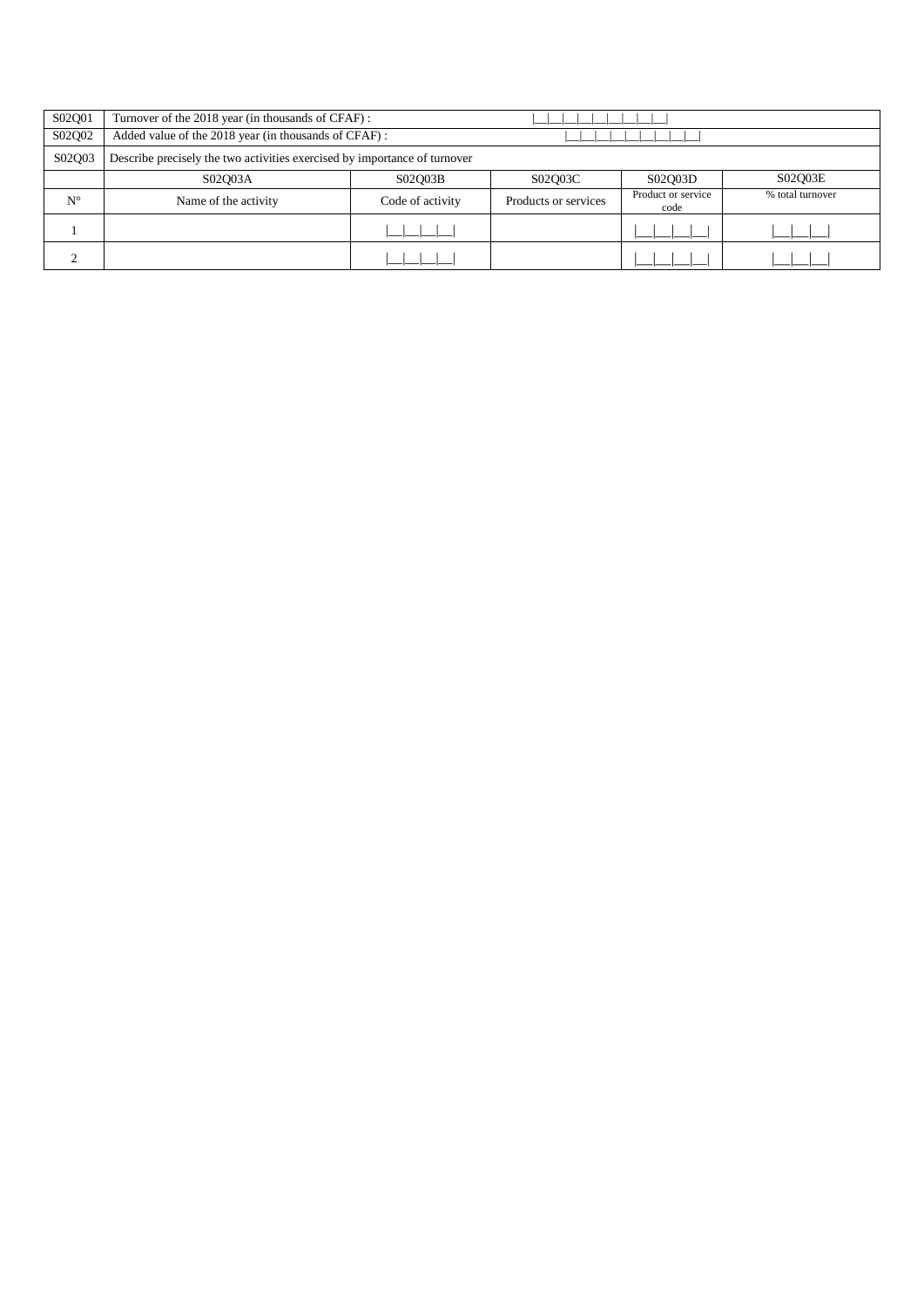# **SECTION 03: ENERGY CONSUMPTION**

# **A- TYPE OF ENERGIE AND USAGE**

| $N^{\circ}$             | Q1. In your<br>Q2. Supply<br>Q3. Please, give an estimate of the energy consumption by the<br>enterprise, do<br>mode<br>enterprise during the last three months, that is to say since<br>vou use (Name<br><br>- Bought/paid<br>of energy)? |                       |                                                                                                 |                                 |                                         |                                                      |                          |                       |               |                     |                   |                                                                                  |                                  |                          |                                  |                              | la part correspondante (en %) de chaque usage dans la consommation totale de cette forme d'énergie par l'entreprise |                     |                                                                                             |                       |                                       | Q4. Veuillez indiquer en mettant dans le bac 1 pour Oui et 2 pour Non les différents usages de chaque forme d'énergie utilisée par l'entreprise ; puis, donner une estimation de |
|-------------------------|--------------------------------------------------------------------------------------------------------------------------------------------------------------------------------------------------------------------------------------------|-----------------------|-------------------------------------------------------------------------------------------------|---------------------------------|-----------------------------------------|------------------------------------------------------|--------------------------|-----------------------|---------------|---------------------|-------------------|----------------------------------------------------------------------------------|----------------------------------|--------------------------|----------------------------------|------------------------------|---------------------------------------------------------------------------------------------------------------------|---------------------|---------------------------------------------------------------------------------------------|-----------------------|---------------------------------------|----------------------------------------------------------------------------------------------------------------------------------------------------------------------------------|
|                         | <b>Energy forms</b>                                                                                                                                                                                                                        | $1 = Yes$<br>$2=N0$   | 2- Auto produced<br>3- Picked<br>4- Received free<br>of charge<br>5- Other (specify) 2- Monthly | Periodicity<br><b>Quarterly</b> | Value in<br>thousands of<br><b>CFAF</b> | <b>Quantity</b><br>of<br>consumed and<br>measurement | energy<br>Unit<br>- of   | Air condition/<br>Fan |               | Lighting            |                   | Supply of<br>production<br>equipment<br>different from<br>transport<br>equipment |                                  | <b>Transport</b>         |                                  | Production of<br>electricity |                                                                                                                     | Cooking             |                                                                                             | Other usage           |                                       | <b>Total</b>                                                                                                                                                                     |
|                         |                                                                                                                                                                                                                                            |                       |                                                                                                 |                                 |                                         | Qty                                                  | Unit<br>(SEE)<br>CODE)   | $1 = Yes$<br>$2=N0$   | $\frac{0}{0}$ | $1 = Yes$<br>$2=N0$ | $\%$              | $1 = Yes$<br>$2=N0$                                                              | $\%$                             | $1 = Yes$<br>$2=N0$      | $\%$                             | $1 = Yes$<br>$2=N0$          | $\%$                                                                                                                | $1 = Yes$<br>$2=N0$ | $\frac{6}{6}$                                                                               | $1 = Yes$<br>$2=N0$   | $\%$                                  |                                                                                                                                                                                  |
| 2                       | <b>Natural Gas</b>                                                                                                                                                                                                                         | $\boxed{\phantom{1}}$ | $\Box$                                                                                          | $\Box$                          | 111111                                  |                                                      | $\vert \ \ \vert$        | $\Box$                | $\Box$        | $\mathbf{1}$        | $\mathbb{R}$      | $\Box$                                                                           | $\Box$                           | ш                        |                                  | $\vert$ $\vert$              | ساسا                                                                                                                | $\perp$             | $\vert \ \ \vert$                                                                           | $\vert \ \ \vert$     |                                       | 100%                                                                                                                                                                             |
| $\overline{\mathbf{3}}$ | Butane/propane/<br><b>Liquefied Petroleum</b><br>Gas (GPL)                                                                                                                                                                                 | $\Box$                | $\boxed{\phantom{1}}$                                                                           | $\Box$                          | .                                       | 111111                                               | $\Box$                   | $\Box$                | $\mathbf{1}$  | $\perp$             | $\Box$            | $\Box$                                                                           | $\Box$                           | $\Box$                   |                                  | $\vert$ $\vert$              | لطاط                                                                                                                | $\Box$              | $\Box$                                                                                      | $\Box$                | $\begin{array}{c} \hline \end{array}$ | 100%                                                                                                                                                                             |
| $\overline{4}$          | Kerosen                                                                                                                                                                                                                                    | $\Box$                | $\Box$                                                                                          | $\vert \ \ \vert$               | .                                       |                                                      | $\boxed{\phantom{1}}$    | $\Box$                | $\mathbf{1}$  | $\perp$             | $\Box$            | $\Box$                                                                           | $\Box$                           | $\Box$                   | $\begin{array}{ccc} \end{array}$ | $\vert$ $\vert$              | لطاط                                                                                                                | $\perp$             | $\vert \vert$                                                                               | $\vert \ \ \vert$     |                                       | 100%                                                                                                                                                                             |
|                         | <b>Super</b>                                                                                                                                                                                                                               | $\Box$                | $\boxed{\phantom{1}}$                                                                           | $\Box$                          | .                                       | 1111111                                              | $\boxed{\phantom{1}}$    | $\sqcup$              | $\mathbf{1}$  | $\vert$ $\vert$     | $\Box$            | $\Box$                                                                           | $\Box$                           | $\Box$                   | $\Box$                           | $\vert \ \ \vert$            | لطاط                                                                                                                | $\mathbf{1}$        | اساسا                                                                                       | $\vert \ \ \vert$     | $\Box$                                | 100%                                                                                                                                                                             |
| 6                       | <b>Gasoil</b>                                                                                                                                                                                                                              | $\Box$                | $\Box$                                                                                          | $\perp$                         | 111111                                  |                                                      | $\Box$                   | $\vert \ \ \vert$     | $\mathbf{L}$  |                     | $\mathbf{I}$      | $\vert \ \ \vert$                                                                | $\Box$                           | $\vert \ \ \vert$        | $\Box$                           | $\vert \ \ \vert$            | $\vert \vert$                                                                                                       | $\vert \ \ \vert$   | $\vert + \vert$                                                                             | $\vert \ \ \vert$     | $\Box$                                | 100%                                                                                                                                                                             |
|                         | Wood                                                                                                                                                                                                                                       | $\boxed{\phantom{1}}$ | $\boxed{\phantom{1}}$                                                                           | $\Box$                          |                                         | $1 + 1 + 1 + 1 + 1$                                  | $\overline{\phantom{a}}$ | $\mathbf{L}$          | $\mathbf{1}$  |                     | $\sim$ 1 $\sim$ 1 | $\Box$                                                                           | l I.                             | ш                        | $\Box$                           | $\vert \ \ \vert$            | لطاط                                                                                                                | $\vert \ \ \vert$   | $\vert \ \ \vert$                                                                           | $\vert \ \ \vert$     |                                       | 100%                                                                                                                                                                             |
| - 8                     | Charcoal                                                                                                                                                                                                                                   | $\Box$                | $\Box$                                                                                          | $\perp$                         | 111111                                  | 1111111                                              | $\boxed{\phantom{1}}$    | $\Box$                | l III         |                     | $\Box$            | $\boxed{\phantom{1}}$                                                            | ساسا                             | $\Box$                   | $\overline{\phantom{a}}$         | $\Box$                       |                                                                                                                     | $\Box$              | $\Box$                                                                                      | $\Box$                | $\Box$                                | 100%                                                                                                                                                                             |
| $\overline{9}$          | Wastes (solid, liquid)                                                                                                                                                                                                                     | $\Box$                | $\Box$                                                                                          | $\Box$                          | .                                       | 111111                                               | $\boxed{\phantom{1}}$    | $\vert \ \ \vert$     | $\mathbf{1}$  |                     | $\mathbf{1}$      | $\Box$                                                                           | $\begin{array}{ccc} \end{array}$ | $\Box$                   | $\Box$                           | $\vert$ $\vert$              | $\Box$                                                                                                              | $\perp$             | الطاط                                                                                       | $\vert \ \ \vert$     | $\vert \vert$                         | 100%                                                                                                                                                                             |
| 10                      | <b>Biogas</b>                                                                                                                                                                                                                              | $\Box$                | $\Box$                                                                                          | $\perp$                         | 1111111                                 | 111111                                               | $\boxed{\phantom{1}}$    | $\Box$                | $\Box$        | ப                   | $\Box$            | $\Box$                                                                           | ساسا                             | $\overline{\phantom{a}}$ | $\Box$                           | $\Box$                       |                                                                                                                     | $\Box$              |                                                                                             | $\boxed{\phantom{1}}$ | الطالط                                | 100%                                                                                                                                                                             |
| 12                      | Coal (mineral or<br>earth)                                                                                                                                                                                                                 | $\Box$                | $\boxed{\phantom{1}}$                                                                           | $\overline{\phantom{a}}$        | .                                       |                                                      | $\boxed{\phantom{1}}$    | $\Box$                | $\mathbf{1}$  | $\vert$ $\vert$     | $\sim$ 1 $\sim$   | $\Box$                                                                           | $\Box$                           | $\Box$                   | $\Box$                           | $\Box$                       |                                                                                                                     | $\Box$              | الطاط                                                                                       | $\Box$                |                                       | 100%                                                                                                                                                                             |
| 13                      | <b>Batteries</b>                                                                                                                                                                                                                           | $\Box$                | $\Box$                                                                                          | $\vert \ \ \vert$               | 111111                                  | الطائطات                                             | $\boxed{\phantom{1}}$    | $\Box$                | $\mathbb{R}$  |                     | $\Box$            | $\boxed{\phantom{1}}$                                                            | حاطا                             | $\overline{\phantom{a}}$ | الطلباء                          | $\Box$                       |                                                                                                                     | $\Box$              |                                                                                             | $\Box$                | اساسا                                 | 100%                                                                                                                                                                             |
| 14                      | Car battery                                                                                                                                                                                                                                | $\Box$                | $\Box$                                                                                          | $\perp$                         | .                                       | 111111                                               | $\boxed{\phantom{1}}$    | $\Box$                | $\Box$        | $\mathbf{1}$        | $\Box$            | $\Box$                                                                           | L.                               | $\Box$                   |                                  | $\Box$                       |                                                                                                                     | $\Box$              | $\Box$                                                                                      | $\Box$                | $\begin{array}{c} \hline \end{array}$ | 100%                                                                                                                                                                             |
| 15                      | Candle                                                                                                                                                                                                                                     | $\Box$                | $\Box$                                                                                          | $\Box$                          | .                                       | الطاحط الطاحي                                        | $\boxed{\phantom{1}}$    | $\Box$                | l T           | $\Box$              | $\Box$            | $\boxed{\phantom{1}}$                                                            | $\Box$                           | $\Box$                   | اساسا                            | $\Box$                       | $L_{L}$                                                                                                             | $\Box$              | $\begin{array}{c} \begin{array}{c} \begin{array}{c} \end{array} \\ \end{array} \end{array}$ | $\Box$                |                                       | 100%                                                                                                                                                                             |
| 16                      | Other energies<br>(specify)                                                                                                                                                                                                                | $\Box$                | $\perp$                                                                                         | $\Box$                          | .                                       | 1 1 1 1 1 1 1                                        | $\vert \ \vert$          | $\vert \ \ \vert$     | $\sim$ 1.00   | $\vert \ \ \vert$   | <b>TELEVISION</b> | $\Box$                                                                           | L.                               | $\Box$                   |                                  | $\vert \ \ \vert$            | $\Box$                                                                                                              | $\vert \ \ \vert$   | $\Box$                                                                                      | $\vert \ \ \vert$     | $\Box$                                | 100%                                                                                                                                                                             |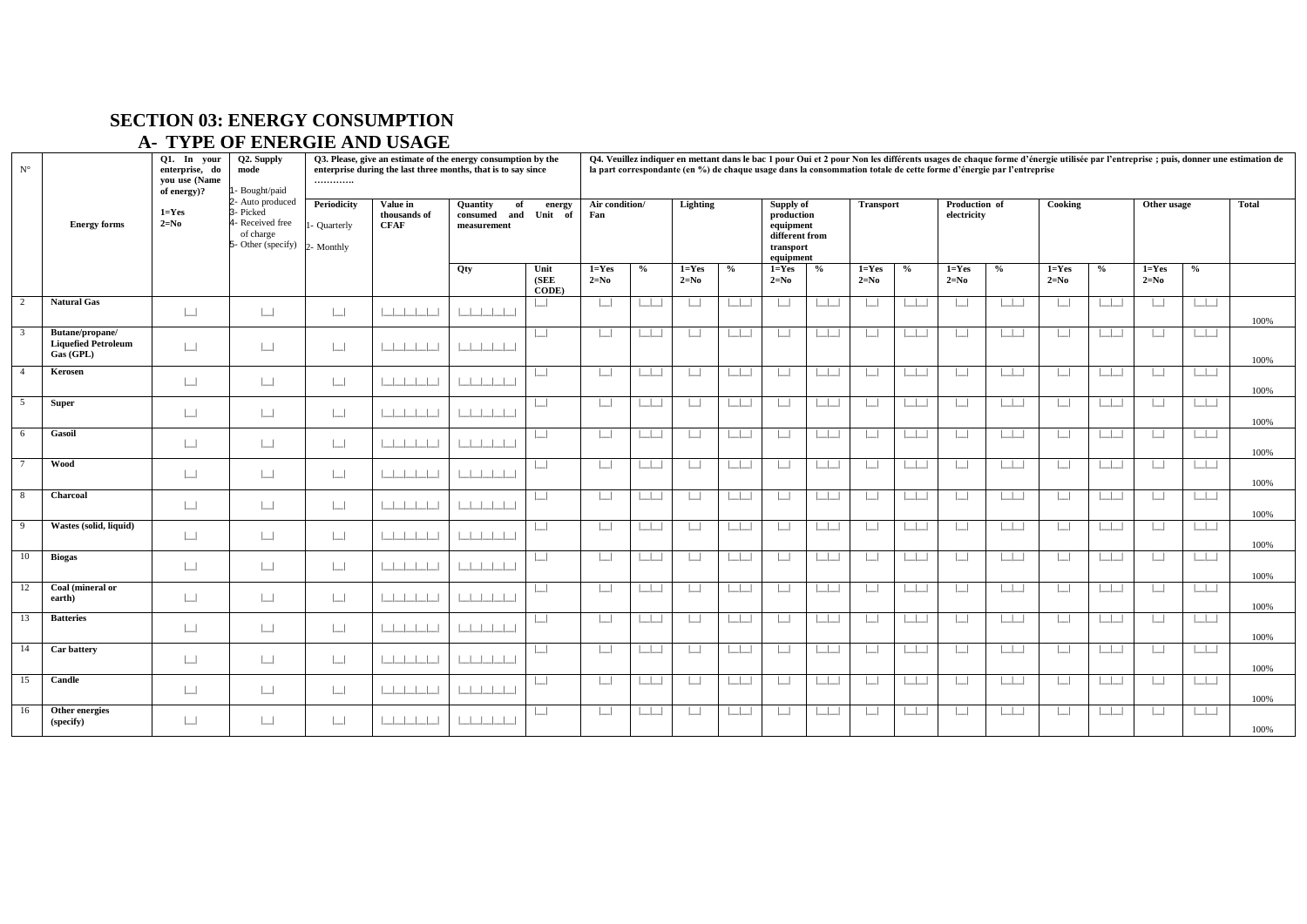| ${\bf N} \cdot$           | <b>Energy forms</b>                                        | What is the<br>main source<br>of supply of<br>(Name<br>of<br>energy form)<br>used in your<br>production<br>unit?<br><b>CFCODE</b> | What are the<br>security<br>measures put<br>in place in<br>your<br>enterprise in<br>the use of<br>(Name of the<br>form of<br>energy)<br><b>CFCODE</b> | What are the<br>main<br>advantages<br>of using (<br>Name of<br>energy<br>form) in<br>your<br>enterprise<br><b>CFCODE</b> | What are the<br>disadvantages of<br>using (Name of<br>energy form) in<br>your enterprise?<br><b>CFCODE</b> | Why do you not<br>use (Name of<br>energy form)in<br>your enterprise<br><b>CFCODE</b> |  |  |
|---------------------------|------------------------------------------------------------|-----------------------------------------------------------------------------------------------------------------------------------|-------------------------------------------------------------------------------------------------------------------------------------------------------|--------------------------------------------------------------------------------------------------------------------------|------------------------------------------------------------------------------------------------------------|--------------------------------------------------------------------------------------|--|--|
| $\overline{2}$            | <b>Natural Gas</b>                                         | $\boxed{\phantom{1}}$                                                                                                             |                                                                                                                                                       |                                                                                                                          |                                                                                                            |                                                                                      |  |  |
| $\overline{\phantom{a}3}$ | Butane/propane/<br><b>Liquefied Petroleum</b><br>Gas (GPL) | $\Box$                                                                                                                            |                                                                                                                                                       |                                                                                                                          |                                                                                                            |                                                                                      |  |  |
| $\overline{4}$            | Kerosene                                                   | $\boxed{\phantom{1}}$                                                                                                             |                                                                                                                                                       |                                                                                                                          |                                                                                                            |                                                                                      |  |  |
| $5^{\circ}$               | <b>Super</b>                                               | $\Box$                                                                                                                            |                                                                                                                                                       |                                                                                                                          |                                                                                                            |                                                                                      |  |  |
| $6\overline{6}$           | <b>Gasoil</b>                                              | $\Box$                                                                                                                            |                                                                                                                                                       |                                                                                                                          |                                                                                                            |                                                                                      |  |  |
| $\overline{7}$            | <b>Wood</b>                                                | $\Box$                                                                                                                            |                                                                                                                                                       |                                                                                                                          |                                                                                                            |                                                                                      |  |  |
| $\overline{\phantom{0}8}$ | Charcoal                                                   | $\Box$                                                                                                                            |                                                                                                                                                       |                                                                                                                          |                                                                                                            |                                                                                      |  |  |
| $\overline{9}$            | Wastes (solid, liquid)                                     | $\Box$                                                                                                                            |                                                                                                                                                       |                                                                                                                          |                                                                                                            |                                                                                      |  |  |
| 10                        | <b>Biogas</b>                                              | $\Box$                                                                                                                            |                                                                                                                                                       |                                                                                                                          |                                                                                                            |                                                                                      |  |  |
| 12                        | Coal (mineral or<br>earth)                                 | $\begin{array}{c} \boxed{1} \end{array}$                                                                                          |                                                                                                                                                       |                                                                                                                          |                                                                                                            |                                                                                      |  |  |
| 13                        | <b>Batteries</b>                                           | ப                                                                                                                                 |                                                                                                                                                       |                                                                                                                          |                                                                                                            |                                                                                      |  |  |
| 14                        | Car battery                                                | $\Box$                                                                                                                            |                                                                                                                                                       |                                                                                                                          |                                                                                                            |                                                                                      |  |  |
| 15                        | Candle                                                     | $\Box$                                                                                                                            |                                                                                                                                                       |                                                                                                                          |                                                                                                            |                                                                                      |  |  |
| 16                        | Other energies<br>(specify)                                | $\Box$                                                                                                                            |                                                                                                                                                       |                                                                                                                          |                                                                                                            |                                                                                      |  |  |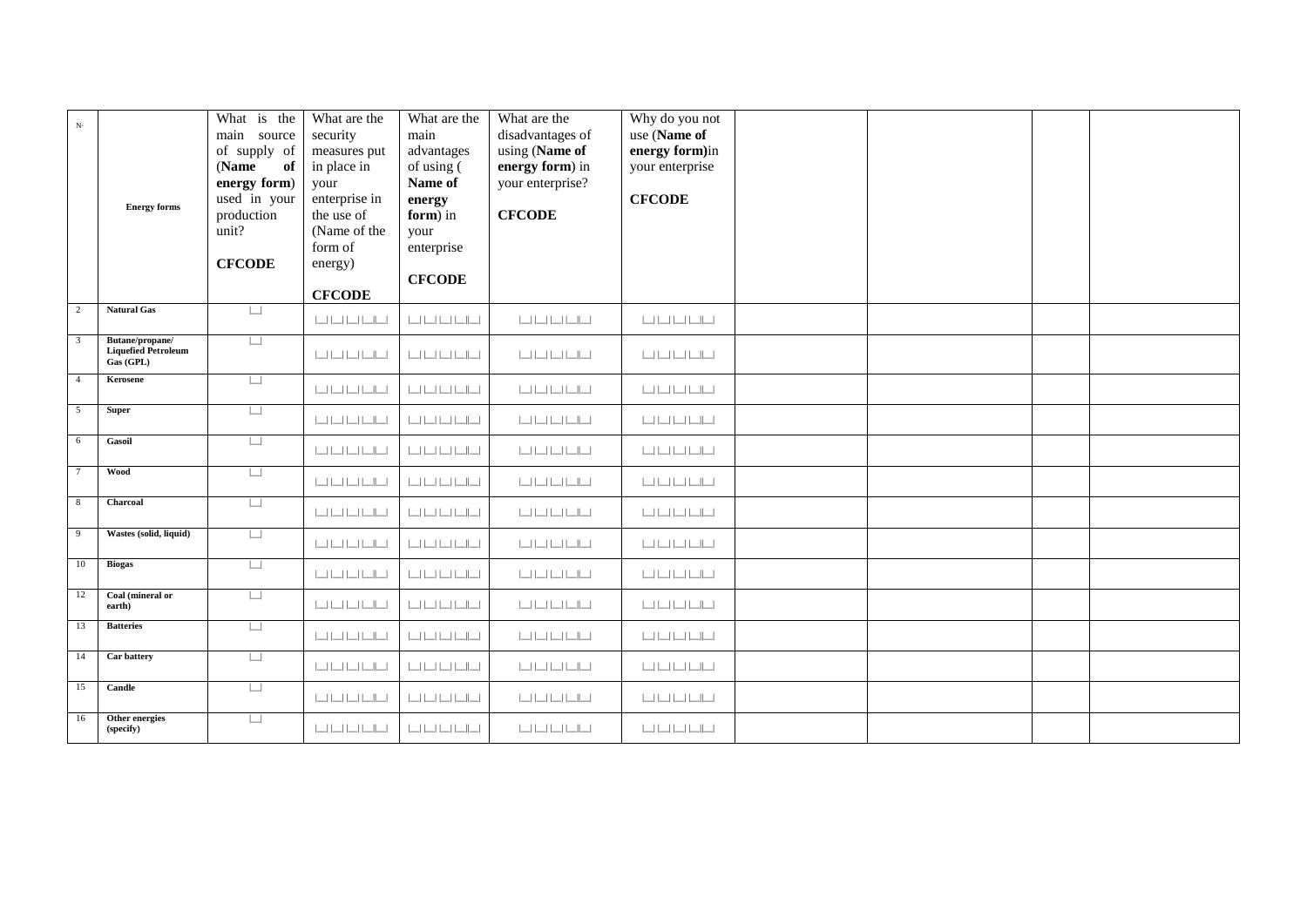| $\mathsf{z}$<br>Line    | <b>ELECTRICITY</b><br><b>SOURCES</b><br>Now, i would<br>to ask<br>like<br>you questions<br>your<br><sub>on</sub><br>electricity<br>source(s) | B1. Does<br>the enterprise<br>you manage<br>use<br>electricity<br>from (Name<br>of electricity<br>source)?<br>First ask<br>question S01 for<br>each source.<br>Then, go to<br>questions $B2$ –<br>B6 for each<br>question for<br>which the |                                          | <b>B2.</b> Of what use is the electricity of (Name of electricity source) in your enterprise?<br>Please, indicate by putting in the digit space 1 for Yes and 2 for No, the various<br>usages of each energy form used in the enterprise; then, give an estimate of the<br>corresponding share (in %) of each usage in the total consumption of that energy by<br>the enterprise<br>Air conditioning/<br>Other usage |                          |                     |                                    |         |                           |                   |                       |                          |                     |                                         |  | <b>B4.</b> On<br>what<br>do<br>base<br>you<br>pay<br>your<br>energy<br>consumption<br>from (Name<br>of electricity<br>source)<br>1=Direct meter<br>$2=$ Individual<br>meter<br>3=Lump sum<br>$4 = Auto-$<br>produced<br>5= Does not pay | <b>B5.</b><br>possible) | What<br>the<br>are<br>quantities (in Kwh) of<br>electricity consumed in<br>your enterprise during<br>the last 3 months ?<br>(See light bill if | B6. What are<br>the<br>amounts<br>last<br>of<br>the<br>three<br>electricity<br>bills<br>consumed in<br>your<br>enterprise?<br>(See light bill<br>if possible) |  |  |
|-------------------------|----------------------------------------------------------------------------------------------------------------------------------------------|--------------------------------------------------------------------------------------------------------------------------------------------------------------------------------------------------------------------------------------------|------------------------------------------|----------------------------------------------------------------------------------------------------------------------------------------------------------------------------------------------------------------------------------------------------------------------------------------------------------------------------------------------------------------------------------------------------------------------|--------------------------|---------------------|------------------------------------|---------|---------------------------|-------------------|-----------------------|--------------------------|---------------------|-----------------------------------------|--|-----------------------------------------------------------------------------------------------------------------------------------------------------------------------------------------------------------------------------------------|-------------------------|------------------------------------------------------------------------------------------------------------------------------------------------|---------------------------------------------------------------------------------------------------------------------------------------------------------------|--|--|
|                         |                                                                                                                                              | answer at B1 is<br>« $YES \times [1]$ .                                                                                                                                                                                                    | Fan                                      |                                                                                                                                                                                                                                                                                                                                                                                                                      | Lighting                 |                     | Supply<br>production<br>appliances | of      | Electricity<br>production |                   | Cooking               |                          |                     |                                         |  |                                                                                                                                                                                                                                         | Month                   | <b>Ouantity</b>                                                                                                                                | Amount                                                                                                                                                        |  |  |
|                         |                                                                                                                                              |                                                                                                                                                                                                                                            | $1 = Yes$<br>$2=N0$                      | $\%$                                                                                                                                                                                                                                                                                                                                                                                                                 | $1 = Yes$<br>$2=N0$      | $\%$                | $1 = Yes$<br>$2=N0$                | $\%$    | $1 = Yes$<br>$2=N0$       | $\frac{0}{0}$     | $1 = Yes$<br>$2=N0$   | $\frac{0}{2}$            | $1 = Yes$<br>$2=N0$ | $\%$                                    |  |                                                                                                                                                                                                                                         |                         |                                                                                                                                                |                                                                                                                                                               |  |  |
|                         | <b>ENEO</b> electric<br>network                                                                                                              |                                                                                                                                                                                                                                            | $\Box$                                   | $\mathbb{R}$                                                                                                                                                                                                                                                                                                                                                                                                         | $\Box$                   | <b>In the State</b> |                                    | $\Box$  | $\Box$                    | $\Box$            | $\Box$                | $\Box$                   | $\vert \ \ \vert$   | $\Box$                                  |  |                                                                                                                                                                                                                                         | <b>M1</b>               | $\mathbb{R}$ and $\mathbb{R}$                                                                                                                  |                                                                                                                                                               |  |  |
|                         |                                                                                                                                              |                                                                                                                                                                                                                                            |                                          |                                                                                                                                                                                                                                                                                                                                                                                                                      |                          |                     |                                    |         |                           |                   |                       |                          |                     |                                         |  |                                                                                                                                                                                                                                         | M2                      | $   -    -    -    -    -   $                                                                                                                  |                                                                                                                                                               |  |  |
|                         |                                                                                                                                              |                                                                                                                                                                                                                                            |                                          |                                                                                                                                                                                                                                                                                                                                                                                                                      |                          |                     |                                    |         |                           |                   |                       |                          |                     |                                         |  |                                                                                                                                                                                                                                         | M3                      |                                                                                                                                                |                                                                                                                                                               |  |  |
| 3                       | Generator                                                                                                                                    |                                                                                                                                                                                                                                            | $\Box$                                   | $\mathbf{1}$                                                                                                                                                                                                                                                                                                                                                                                                         | ப                        | $\Box$              | $\mathbf{I}$                       | $\Box$  | $\sqcup$                  |                   | $\Box$                | $\Box$                   | $\Box$              |                                         |  |                                                                                                                                                                                                                                         | M1<br>M <sub>2</sub>    |                                                                                                                                                |                                                                                                                                                               |  |  |
|                         |                                                                                                                                              |                                                                                                                                                                                                                                            |                                          |                                                                                                                                                                                                                                                                                                                                                                                                                      |                          |                     |                                    |         |                           |                   |                       |                          |                     |                                         |  |                                                                                                                                                                                                                                         | M3                      |                                                                                                                                                |                                                                                                                                                               |  |  |
| $\overline{\mathbf{4}}$ | Micro dam                                                                                                                                    |                                                                                                                                                                                                                                            | $\Box$                                   | $\mathbb{R}$                                                                                                                                                                                                                                                                                                                                                                                                         | $\overline{\phantom{0}}$ | $\Box$              | ப                                  | لطاب    | $\Box$                    | $\Box$            | $\boxed{\phantom{1}}$ | لطاب                     | $\Box$              | $\Box$                                  |  |                                                                                                                                                                                                                                         | $\mathbf{M1}$           |                                                                                                                                                |                                                                                                                                                               |  |  |
|                         |                                                                                                                                              |                                                                                                                                                                                                                                            |                                          |                                                                                                                                                                                                                                                                                                                                                                                                                      |                          |                     |                                    |         |                           |                   |                       |                          |                     |                                         |  |                                                                                                                                                                                                                                         | M <sub>2</sub>          |                                                                                                                                                |                                                                                                                                                               |  |  |
|                         |                                                                                                                                              |                                                                                                                                                                                                                                            | $\begin{array}{c} \boxed{-} \end{array}$ | حاحا                                                                                                                                                                                                                                                                                                                                                                                                                 | $\Box$                   | $\Box$              | $\Box$                             | $\perp$ | $\Box$                    | $\Box$            | $\boxed{\phantom{1}}$ | $\Box$                   | $\Box$              |                                         |  |                                                                                                                                                                                                                                         | M3<br>M1                | .                                                                                                                                              |                                                                                                                                                               |  |  |
| 5                       | Solar energy                                                                                                                                 |                                                                                                                                                                                                                                            |                                          |                                                                                                                                                                                                                                                                                                                                                                                                                      |                          |                     |                                    |         |                           |                   |                       |                          |                     |                                         |  |                                                                                                                                                                                                                                         | M <sub>2</sub>          |                                                                                                                                                |                                                                                                                                                               |  |  |
|                         |                                                                                                                                              |                                                                                                                                                                                                                                            |                                          |                                                                                                                                                                                                                                                                                                                                                                                                                      |                          |                     |                                    |         |                           |                   |                       |                          |                     |                                         |  |                                                                                                                                                                                                                                         | M3                      |                                                                                                                                                |                                                                                                                                                               |  |  |
| 6                       | Wind energy                                                                                                                                  |                                                                                                                                                                                                                                            | $\begin{array}{c} \boxed{-} \end{array}$ | <b>Table</b>                                                                                                                                                                                                                                                                                                                                                                                                         | $\Box$                   | $\Box$              | $\mathbf{1}$                       | $\Box$  | $\Box$                    | $\vert \ \ \vert$ | $\Box$                | $\Box$                   | $\Box$              | $\begin{array}{c c} \hline \end{array}$ |  |                                                                                                                                                                                                                                         | M1                      |                                                                                                                                                |                                                                                                                                                               |  |  |
|                         |                                                                                                                                              |                                                                                                                                                                                                                                            |                                          |                                                                                                                                                                                                                                                                                                                                                                                                                      |                          |                     |                                    |         |                           |                   |                       |                          |                     |                                         |  |                                                                                                                                                                                                                                         | M2                      |                                                                                                                                                |                                                                                                                                                               |  |  |
|                         |                                                                                                                                              |                                                                                                                                                                                                                                            |                                          |                                                                                                                                                                                                                                                                                                                                                                                                                      |                          |                     |                                    |         |                           |                   |                       |                          |                     |                                         |  |                                                                                                                                                                                                                                         | M3                      |                                                                                                                                                |                                                                                                                                                               |  |  |
| $\overline{7}$          | Other type of                                                                                                                                |                                                                                                                                                                                                                                            | $\boxed{\phantom{1}}$                    | $\mathbb{R}$                                                                                                                                                                                                                                                                                                                                                                                                         | $\Box$                   | $\Box$              |                                    | $\Box$  | $\Box$                    | $\Box$            | $\Box$                | $\overline{\phantom{a}}$ | $\Box$              | $\Box$                                  |  |                                                                                                                                                                                                                                         | $\mathbf{M}1$           |                                                                                                                                                |                                                                                                                                                               |  |  |
|                         | energy<br>(biomass,                                                                                                                          |                                                                                                                                                                                                                                            |                                          |                                                                                                                                                                                                                                                                                                                                                                                                                      |                          |                     |                                    |         |                           |                   |                       |                          |                     |                                         |  |                                                                                                                                                                                                                                         | M <sub>2</sub>          |                                                                                                                                                |                                                                                                                                                               |  |  |
|                         | biogas, car                                                                                                                                  |                                                                                                                                                                                                                                            |                                          |                                                                                                                                                                                                                                                                                                                                                                                                                      |                          |                     |                                    |         |                           |                   |                       |                          |                     |                                         |  |                                                                                                                                                                                                                                         | M3                      |                                                                                                                                                |                                                                                                                                                               |  |  |

# B- USE OF ELECTRIC ENERGY